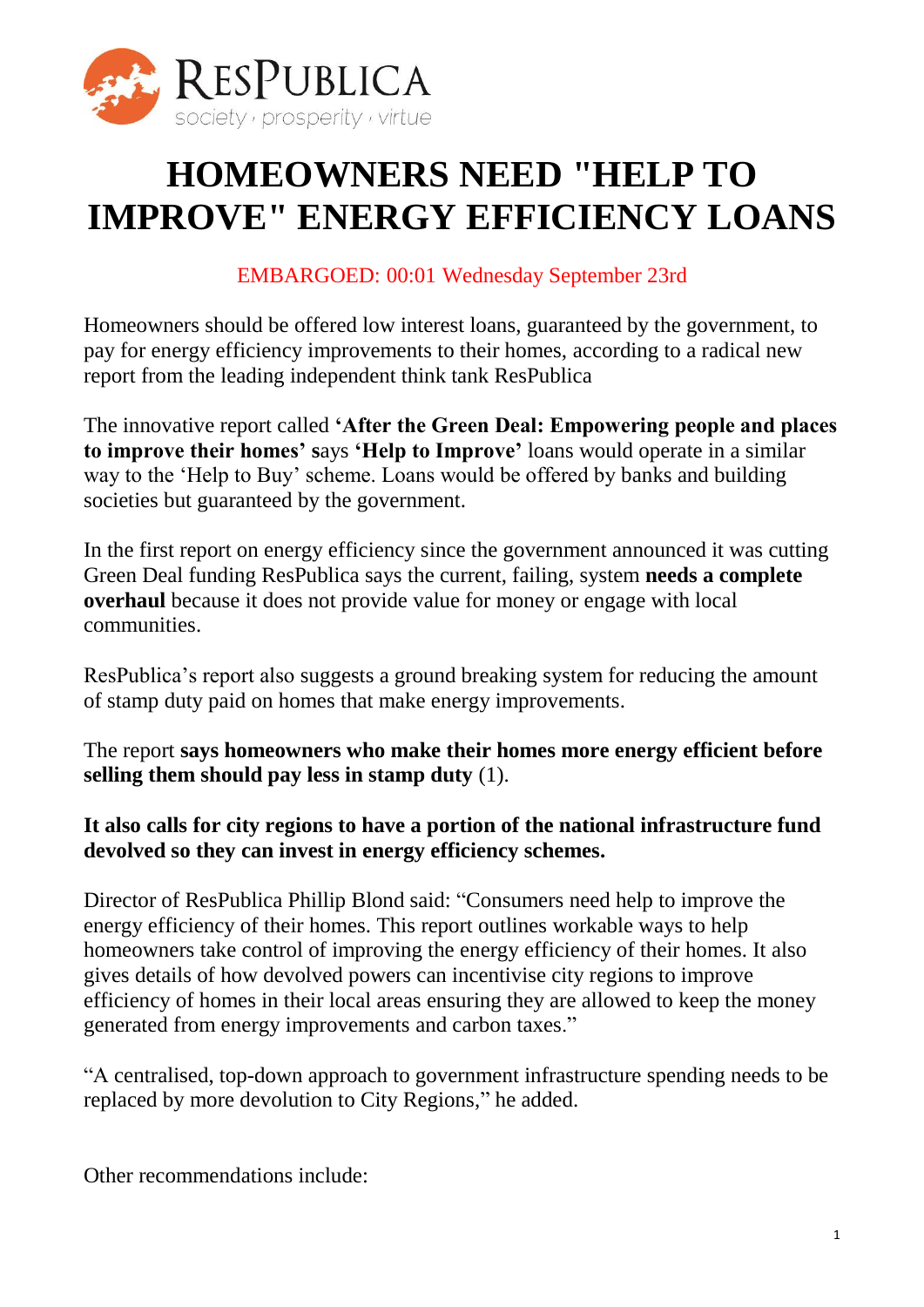

- 1) A **minimum energy efficiency standard for all domestic properties being sold or let**. This would gradually increase in line with carbon reduction targets set out by Committee on Climate Change carbon budgets.
- 2) Enable city regions to **retain revenues generated from Stamp Duty Land Tax.** Allowing cities to keep the stamp duty would give them greater flexibility to create their own incentives to stimulate the market and encourage positive behaviour among consumers.
- 3) **Revenues generated from carbon taxes and levies on energy bills should be retained locally.** City regions should be able to invest this money in local home energy efficiency projects.
- 4) Local Authorities should designate **'Warm Home Zones'** to help target areas where there are few energy efficient homes and poor health outcomes. Homeowners and landlords would have to adhere to strict regulations to improve energy efficiency in these zones.

#### **Supporting the report:**

**Angus MacNeil MP, Chair of the Energy and Climate Change Committee**, said: "Improving the energy efficiency of our homes can help to create warm homes and reduce bills for consumers. ResPublica's report sets out an ambitious programme to replace the Green Deal and revive the UK's faltering energy efficiency market. It should receive serious consideration from across the political spectrum."

**Caroline Abrahams, Age UK's charity director**, said: "This report looks at some fresh and original options to encourage households to adopt energy efficiency measures, as well as overcoming the significant barriers, not least the inevitable domestic disruption the work will entail – a key issue for older people. As we approach another winter, the problem of how to keep warm without breaking the bank continues to be at the forefront of many older people's minds – swift and innovative action is needed to ensure that cold and leaky homes are fixed once and for all."

**Mayor George Ferguson, Bristol City Council, Core Cities Lead for Low Carbon Energy and Resilience Portfolio,** said: **"**We as Core Cities are committed to improving the energy efficiency of the UK's housing stock and believe that it is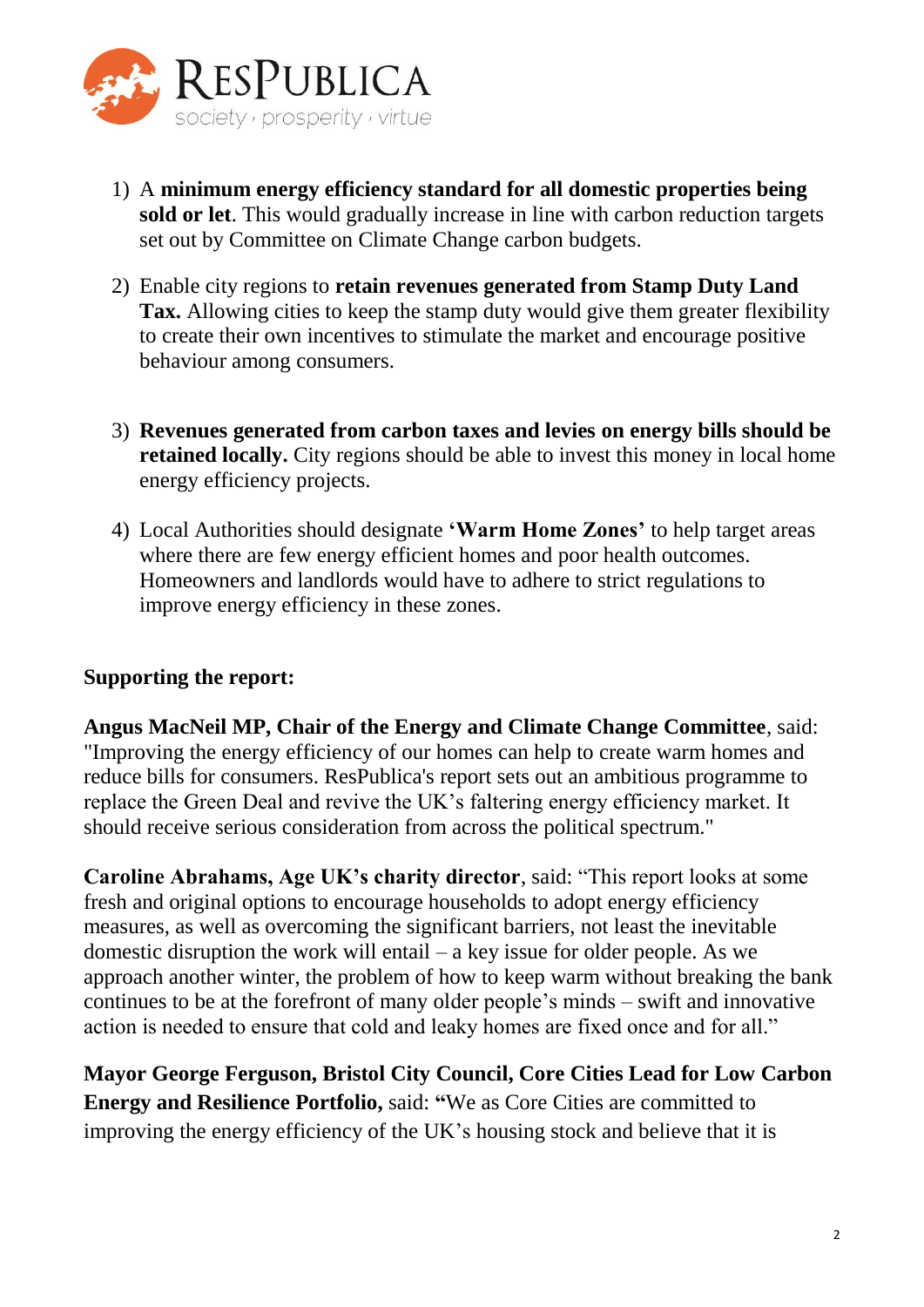

essential for government to now embrace new ideas put forward by industry, exemplified by some of the policy initiatives suggested in ResPublica's report.

The Core Cities' priority is to develop sustainable and stable business models for the delivery of energy efficiency measures. This has to be based on joint working between the private and public sector: the private sector to develop innovation and investment in products, plant and skills in conjunction with the public sector managing the relationship with households. Delivery should focus on deprived hard to insulate households in fuel poverty, in order to generate additional health and social benefits using capital from the UK infra-structure fund. Recent experience has shown that the energy efficiency industry is very vulnerable when it is reliant upon grant funding and changing government initiatives. To give industry the durability it needs to invest in a way that will ultimately reduce costs, we believe that responsibility linked to minor changes in the use of land charges, together with infra-structure funding, should be devolved to capable Core Cities to set up locally relevant offers.

We welcome the thrust of the ResPublica report and look forward to ongoing discussions with government to devolve ambitious energy efficiency targets to Core Cities."

**Executive Director of the Mineral Wool Insulation Manufacturers Association Sarah Kostense-Winterton,** said: "The Government is rightly rethinking energy efficiency and Energy Secretary, Amber Rudd has called on industry to work with government to deliver a structure that provides value for money to the exchequer, tackles the priority issues of fuel poverty and carbon reduction and empowers consumers to keep their bills down. Respublica's recommendations do just that.

This year provides a clear opportunity for the Government to build a long term, stable energy efficiency policy that delivers for UK's consumers. This should start by recognising that our homes form an essential part of our national infrastructure. Investment in this infrastructure will bring real economic benefits to the UK - in both boosting UK productivity and significant job creation, as well as energy security.

It is clear from Respublica's recommendations that any successful government policy must have two vital elements - both the engagement of consumers but also enabling them to improve their homes, to keep their bills down and homes warm.

## **MIMA firmly supports proposals for lower stamp duty to be offered to homeowners and landlords with the more energy efficient properties . This**